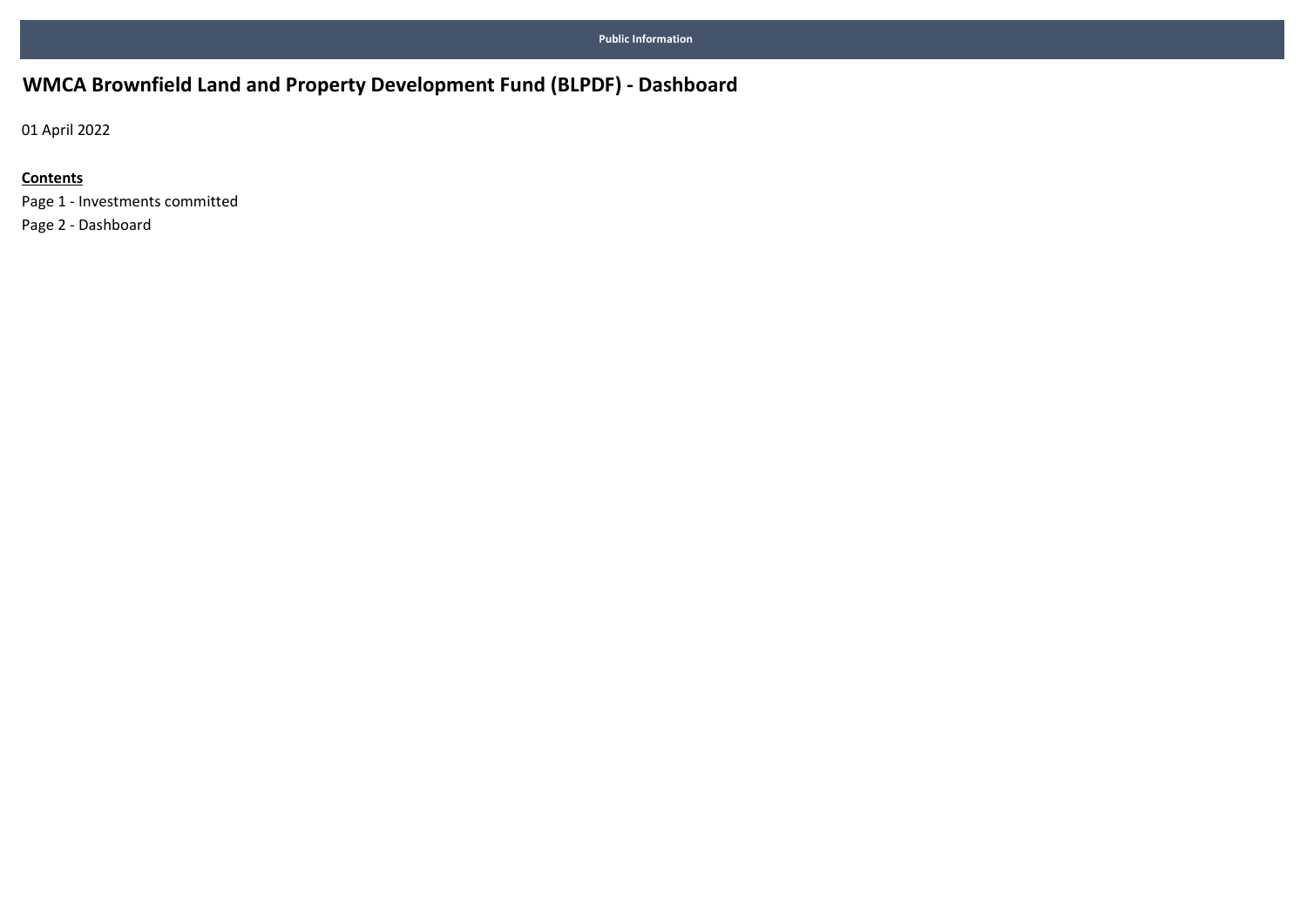| <b>Opportunity - Location</b>                                                        | Industry                    | <b>Jobs Created</b> | <b>Brownfield Land - Acres</b> | <b>Homes Created</b> | Com. Space sq ft | <b>Business Rates pa</b> | <b>Local Authority</b> | <b>Grant Amount</b> | <b>Drawn Amount</b> |
|--------------------------------------------------------------------------------------|-----------------------------|---------------------|--------------------------------|----------------------|------------------|--------------------------|------------------------|---------------------|---------------------|
| Cavendish House, Portersfield Phase 1, Dudley (Avenbury) - WMCA Scheme *Fully Drawn* | <b>Residential Property</b> | $\mathbf 0$         | $\overline{2}$                 | 28                   | $\mathbf 0$      | $\pmb{\text{f0}}$        | Dudley MBC             | £724,000            | £654,945            |
| Anchor Meadow, Aldridge - WMCA Scheme                                                | <b>Commercial Property</b>  | 27                  | 0.49                           | $\mathbf 0$          | $\mathbf 0$      | $\pmb{\text{f0}}$        | Walsall DC             | £400,000            | £388,500            |
| Pipe Hall, Bilston - WMCA Scheme                                                     | <b>Residential Property</b> | $\mathbf 0$         | 0.327                          | $\mathbf{0}$         | $\mathbf 0$      | $\pmb{\text{f0}}$        | Wolverhampton CC       | £1,249,505          | £201,436            |
| Symphony Hall - WMCA Scheme *Fully Drawn*                                            | <b>Commercial Property</b>  | 21                  | $\mathbf 0$                    | $\mathbf 0$          | $\mathbf 0$      | $\pmb{\text{f0}}$        | Birmingham CC          | £256,920            | £256,261            |
| <b>EVCATS</b>                                                                        | <b>Commercial Property</b>  | 30                  | 5.5                            | $\mathbf 0$          | 100,000          | £250,000                 | Various WMCA           | £2,200,000          | $\pmb{\text{f0}}$   |
| Mucklow Park, Tyseley *Fully Drawn*                                                  | <b>Commercial Property</b>  | 350                 | 20                             | $\mathbf{0}$         | 255,000          | £436,489                 | Birmingham CC          | £1,011,500          | £1,011,500          |
| Opus Land Seven Stars *Fully Drawn*                                                  | <b>Commercial Property</b>  | 143                 | 6.3                            | $\mathbf{0}$         | 120,000          | £342,000                 | Sandwell MBC           | £2,630,000          | £2,627,773          |
| Telegraph, Far Gosford Developments *Fully Drawn*                                    | <b>Commercial Property</b>  | 90                  | 2.56                           | $\mathbf{0}$         | 80,000           | £70,000                  | Coventry CC            | £3,800,000          | £3,800,000          |
| Vistry Partnerships Ltd *Fully Drawn*                                                | <b>Residential Property</b> | $\mathbf 0$         | 4.6                            | $\mathbf 0$          | $\mathbf 0$      | $\pmb{\text{f0}}$        | Walsall DC             | £615,000            | £615,000            |
| BCC Commonwealth Games *Fully Drawn*                                                 | <b>Residential Property</b> | 125                 | 13.34                          | 256                  | 269,098          | $\pmb{\text{f0}}$        | Birmingham CC          | £20,075,000         | £20,075,000         |
| Dudley College *Fully Drawn*                                                         | <b>Commercial Property</b>  | 150                 | 2.6                            | $\mathbf 0$          | 51,130           | $\pmb{\text{f0}}$        | Dudley MBC             | £2,121,000          | £2,121,000          |
| Stoford Properties - Shidas Lane *Fully Drawn*                                       | <b>Commercial Property</b>  | 450                 | $\overline{7}$                 | $\mathbf{0}$         | 55,000           | $\pmb{\text{f0}}$        | Sandwell MBC           | £3,450,000          | £3,450,000          |
| Anthem Lovells - Caparo                                                              | <b>Residential Property</b> | $7\overline{ }$     | 16.53                          | $\mathbf{0}$         | $\mathbf 0$      | $\pmb{\text{f0}}$        | Walsall DC             | £575,000            | £215,625            |
| Cannock District Council - Hawks Green                                               | <b>Residential Property</b> | 35                  | 2.22                           | 44                   | $\mathbf 0$      | $\pmb{\text{f0}}$        | Cannock Chase DC       | £900,000            | £636,530            |
| Nuplace - South Waterway                                                             | <b>Residential Property</b> | 6                   | 5.9                            | 46                   | $\mathbf 0$      | $\pmb{\text{f0}}$        | Telford & Wrekin       | £460,000            | £227,457            |
| Redsun Projects Ltd                                                                  | <b>Commercial Property</b>  | 200                 | $5\overline{5}$                | $\mathbf{0}$         | 78,000           | £209,000                 | Telford & Wrekin       | £1,831,000          | £1,746,082          |
| St Modwen Developments Ltd - 2 Park Square                                           | <b>Commercial Property</b>  | 447                 | 1.53                           | $\mathbf{0}$         | 61,354           | £605,619                 | Birmingham CC          | £780,000            | $\pmb{\text{f0}}$   |
| Urban Splash Homes - Walsall Waterfront                                              | <b>Residential Property</b> | $\mathbf 0$         | 0.64                           | 15                   | $\mathbf 0$      | £0                       | Walsall DC             | £787,000            | $\pmb{\text{f0}}$   |
| Nuneaton & Bedworth Borough Council                                                  | <b>Commercial Property</b>  | 30                  | 5.7                            | 28                   | 56,457           | £300,000                 | Nuneaton & Bedworth    | £775,000            | £0                  |
| Telford & Wrekin Council - House Building Programme (Part)                           | <b>Residential Property</b> | 77                  | 12.22                          | 96                   | $\overline{0}$   | £0                       | Telford & Wrekin       | £965,000            | £0                  |
| Yardley Brook, Shard End                                                             | <b>Residential Property</b> | 43                  | 33                             | 149                  | $\overline{0}$   | $\pmb{\text{f0}}$        | Birmingham CC          | £4,386,000          | £0                  |

| Total |       | Transaction <b>Solution Constant Constant Constant Constant Constant Constant Constant Constant Constant Constant Constant Constant Constant Constant Constant Constant Constant Constant Constant Constant Constant Constant Co</b> |     |           |            | Loan Amount <b>Example 10 Dealer 10 Prawn Amount</b> |             |
|-------|-------|--------------------------------------------------------------------------------------------------------------------------------------------------------------------------------------------------------------------------------------|-----|-----------|------------|------------------------------------------------------|-------------|
|       | 2,231 | 147                                                                                                                                                                                                                                  | 662 | 1,126,039 | £2,213,108 | £49,991,925                                          | £38,027,108 |

| <b>Grant Amount</b> | <b>Drawn Amount</b> |  |  |  |
|---------------------|---------------------|--|--|--|
| £724,000            | £654,945            |  |  |  |
| £400,000            | £388,500            |  |  |  |
| £1,249,505          | £201,436            |  |  |  |
| £256,920            | £256,261            |  |  |  |
| £2,200,000          | £0                  |  |  |  |
| £1,011,500          | £1,011,500          |  |  |  |
| £2,630,000          | £2,627,773          |  |  |  |
| £3,800,000          | £3,800,000          |  |  |  |
| £615,000            | £615,000            |  |  |  |
| £20,075,000         | £20,075,000         |  |  |  |
| £2,121,000          | £2,121,000          |  |  |  |
| £3,450,000          | £3,450,000          |  |  |  |
| £575,000            | £215,625            |  |  |  |
| £900,000            | £636,530            |  |  |  |
| £460,000            | £227,457            |  |  |  |
| £1,831,000          | £1,746,082          |  |  |  |
| £780,000            | £0                  |  |  |  |
| £787,000            | £0                  |  |  |  |
| £775,000            | £0                  |  |  |  |
| £965,000            | £0                  |  |  |  |
| £4,386,000          | £0                  |  |  |  |

# WMCA BLPDF - Investments committed and completed funds